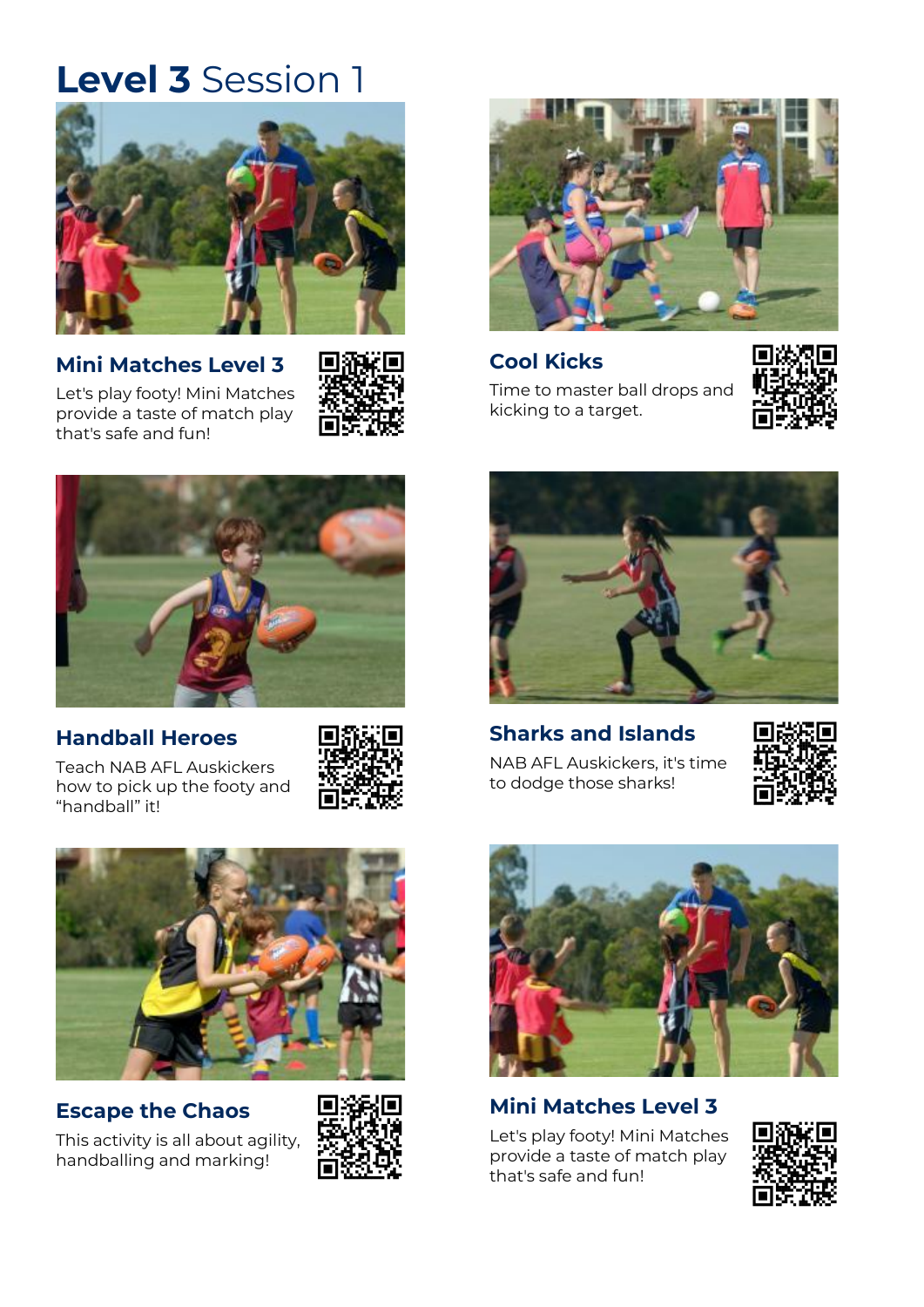

**[Mini Matches Level 3](https://play.afl/auskick/activities/mini-matches-level-3?week=2&level=3)** [Let's play footy! Mini Matches](https://play.afl/auskick/activities/mini-matches-level-3?week=2&level=3) 

provide a [taste of match play](https://play.afl/auskick/activities/mini-matches-level-3?week=2&level=3) 

that's [safe and fun!](https://play.afl/auskick/activities/mini-matches-level-3?week=2&level=3)





**[Mad Marks](https://play.afl/auskick/activities/mad-marks?week=2&level=3)**

[Chest mark, overhead mark](https://play.afl/auskick/activities/mad-marks?week=2&level=3)  [and speccy! Now it's time to](https://play.afl/auskick/activities/mad-marks?week=2&level=3)  [get NAB AFL Auskickers to](https://play.afl/auskick/activities/mad-marks?week=2&level=3)  [take a mark!](https://play.afl/auskick/activities/mad-marks?week=2&level=3)





#### **[Island to Island](https://play.afl/auskick/activities/island-island?week=2&level=3)**

[The perfect activity to get](https://play.afl/auskick/activities/island-island?week=2&level=3)  [NAB AFL Auskickers](https://play.afl/auskick/activities/island-island?week=2&level=3)  [improving their kicking](https://play.afl/auskick/activities/island-island?week=2&level=3)  [accuracy.](https://play.afl/auskick/activities/island-island?week=2&level=3)





#### **Goal [Master](https://play.afl/auskick/activities/goal-master-0?week=2&level=3)**

[Teach NAB AFL Auskickers to](https://play.afl/auskick/activities/goal-master-0?week=2&level=3)  [track and gather a moving](https://play.afl/auskick/activities/goal-master-0?week=2&level=3)  [ball!](https://play.afl/auskick/activities/goal-master-0?week=2&level=3)





**[Frozen Feet](https://play.afl/auskick/activities/frozen-feet?week=2&level=3)** [A NAB AFL Auskick version of](https://play.afl/auskick/activities/frozen-feet?week=2&level=3)  [the classic game, scarecrow!](https://play.afl/auskick/activities/frozen-feet?week=2&level=3)





**[Mini Matches Level 3](https://play.afl/auskick/activities/mini-matches-level-3?week=2&level=3)** [Let's play footy! Mini Matches](https://play.afl/auskick/activities/mini-matches-level-3?week=2&level=3) 

provide a [taste of match play](https://play.afl/auskick/activities/mini-matches-level-3?week=2&level=3)  that's [safe and fun!](https://play.afl/auskick/activities/mini-matches-level-3?week=2&level=3)

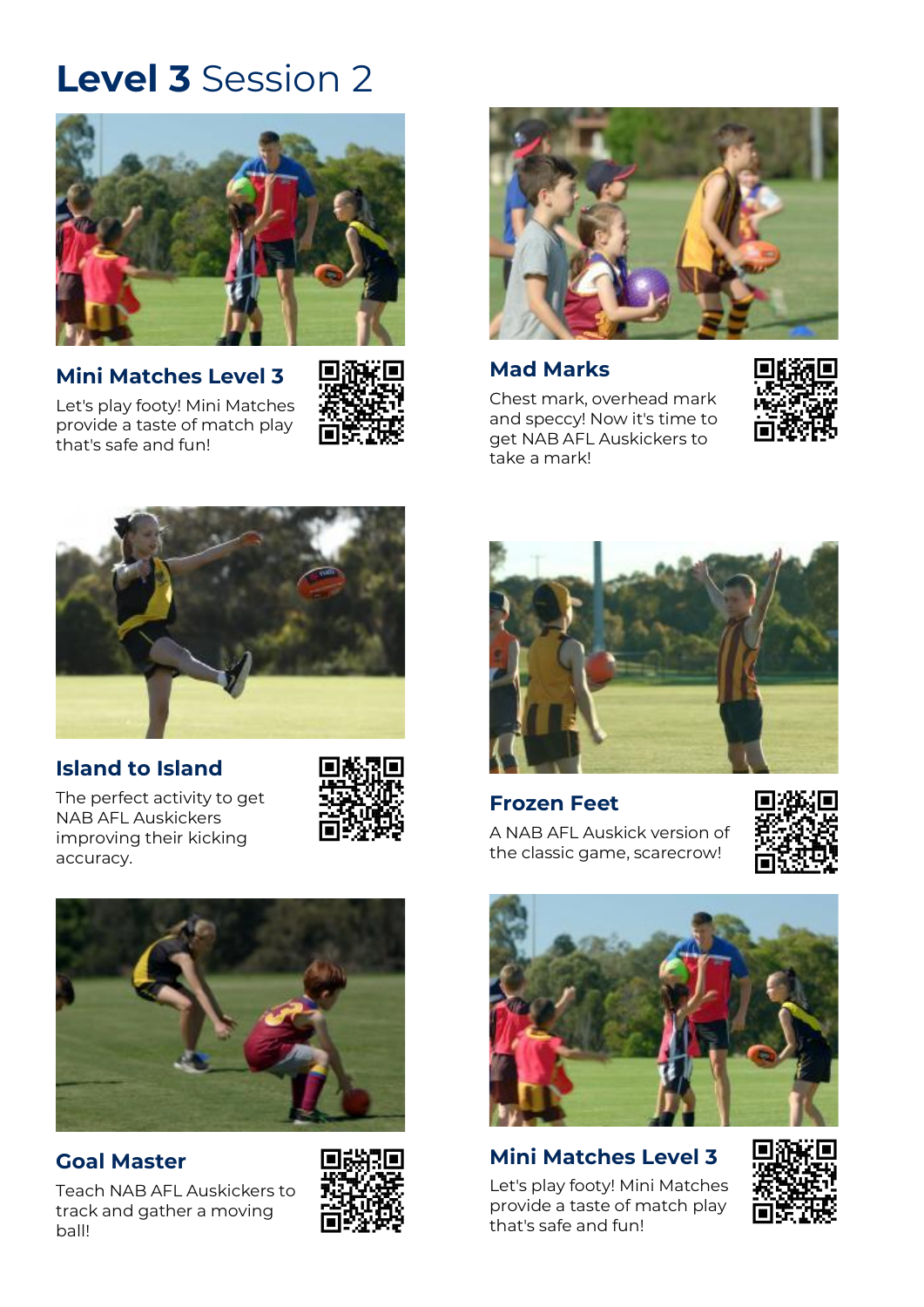

**[Mini Matches Level 3](https://play.afl/auskick/activities/mini-matches-level-3?week=3&level=3)** [Let's play footy! Mini Matches](https://play.afl/auskick/activities/mini-matches-level-3?week=3&level=3)  provide a [taste of match play](https://play.afl/auskick/activities/mini-matches-level-3?week=3&level=3)  that's [safe and fun!](https://play.afl/auskick/activities/mini-matches-level-3?week=3&level=3)





#### **[Gates](https://play.afl/auskick/activities/gates?week=3&level=3)**

[It's all about handballing and](https://play.afl/auskick/activities/gates?week=3&level=3)  [spatial awareness with Gates!](https://play.afl/auskick/activities/gates?week=3&level=3)





#### **[Let's Bounce](https://play.afl/auskick/activities/lets-bounce?week=3&level=3)**

[Master the skill for bouncing](https://play.afl/auskick/activities/lets-bounce?week=3&level=3)  [the ball while running.](https://play.afl/auskick/activities/lets-bounce?week=3&level=3)





### **[Save the Castle](https://play.afl/auskick/activities/save-castle?week=3&level=3)**

[NAB AFL Auskickers will learn](https://play.afl/auskick/activities/save-castle?week=3&level=3)  [passing, marking and the](https://play.afl/auskick/activities/save-castle?week=3&level=3)  [importance of teamwork!](https://play.afl/auskick/activities/save-castle?week=3&level=3)





### **[Tags and Tails](https://play.afl/auskick/activities/tags-and-tails?week=3&level=3)**

[NAB AFL Auskickers will learn](https://play.afl/auskick/activities/tags-and-tails?week=3&level=3)  [the art of chasing and](https://play.afl/auskick/activities/tags-and-tails?week=3&level=3)  [dodging.](https://play.afl/auskick/activities/tags-and-tails?week=3&level=3)





### **[Mini Matches Level 3](https://play.afl/auskick/activities/mini-matches-level-3?week=3&level=3)**

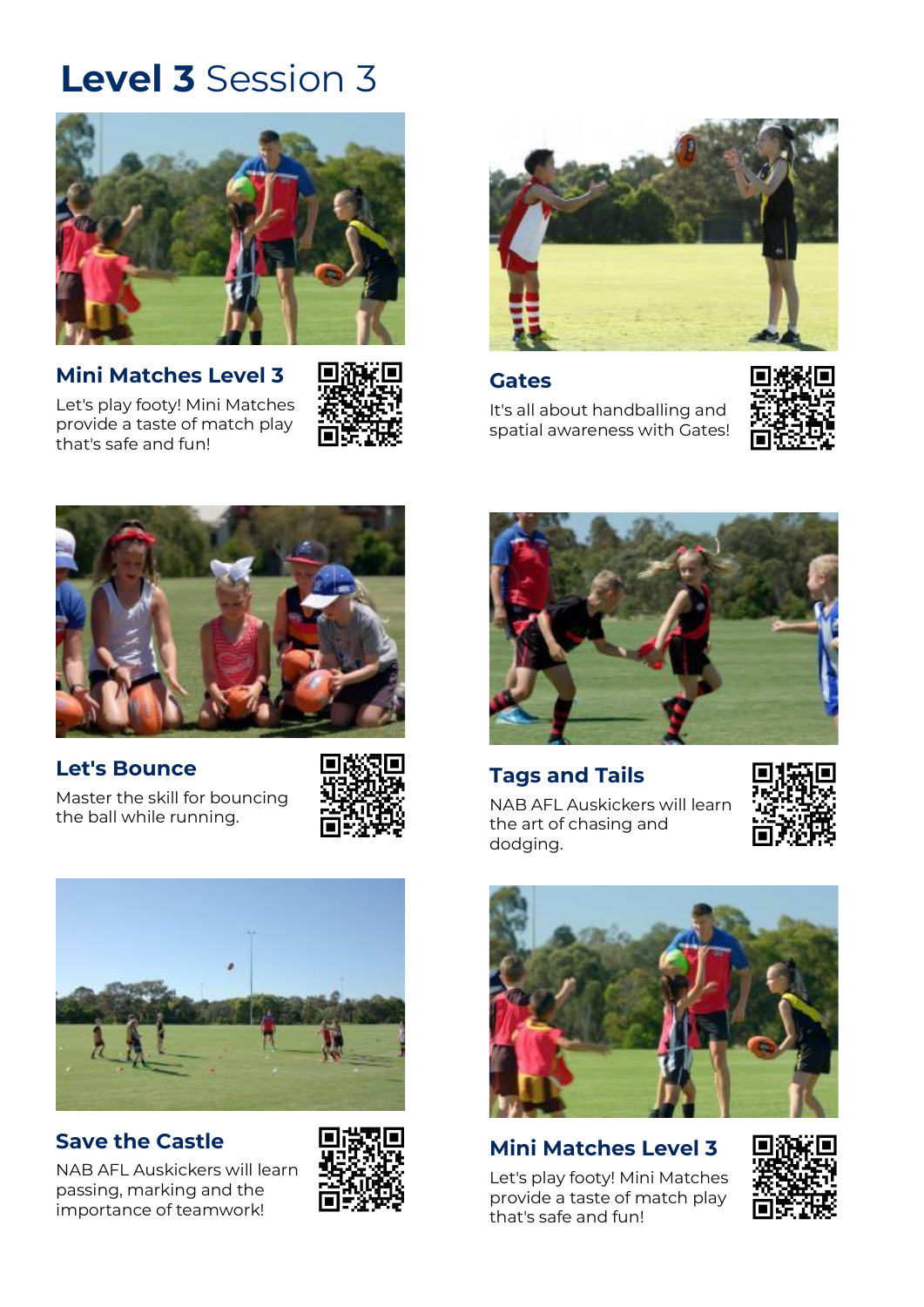

**[Mini Matches Level 3](https://play.afl/auskick/activities/mini-matches-level-3?week=4&level=3)**



[Let's play footy! Mini Matches](https://play.afl/auskick/activities/mini-matches-level-3?week=4&level=3)  provide a [taste of match play](https://play.afl/auskick/activities/mini-matches-level-3?week=4&level=3)  that's [safe and fun!](https://play.afl/auskick/activities/mini-matches-level-3?week=4&level=3)



#### **[Collect the Coins](https://play.afl/auskick/activities/collect-coins?week=4&level=3)**

[Goal kicking, goal kicking and](https://play.afl/auskick/activities/collect-coins?week=4&level=3)  [more goal kicking!](https://play.afl/auskick/activities/collect-coins?week=4&level=3)





**[Danger Zone](https://play.afl/auskick/activities/danger-zone?week=4&level=3)** [Intercept the ball; move it as a](https://play.afl/auskick/activities/danger-zone?week=4&level=3)  [team!](https://play.afl/auskick/activities/danger-zone?week=4&level=3)





#### **[Kick in Threes](https://play.afl/auskick/activities/kick-threes?week=4&level=3)** [Practise kicking and marking](https://play.afl/auskick/activities/kick-threes?week=4&level=3)  [skills in small groups!](https://play.afl/auskick/activities/kick-threes?week=4&level=3)





#### **[Round the Bend](https://play.afl/auskick/activities/round-bend?week=4&level=3)**

[This activity is seriously fun;](https://play.afl/auskick/activities/round-bend?week=4&level=3)  [it's all about teamwork and](https://play.afl/auskick/activities/round-bend?week=4&level=3)  [scoring goals!](https://play.afl/auskick/activities/round-bend?week=4&level=3)





#### **Mini [Matches Level 3](https://play.afl/auskick/activities/mini-matches-level-3?week=4&level=3)**

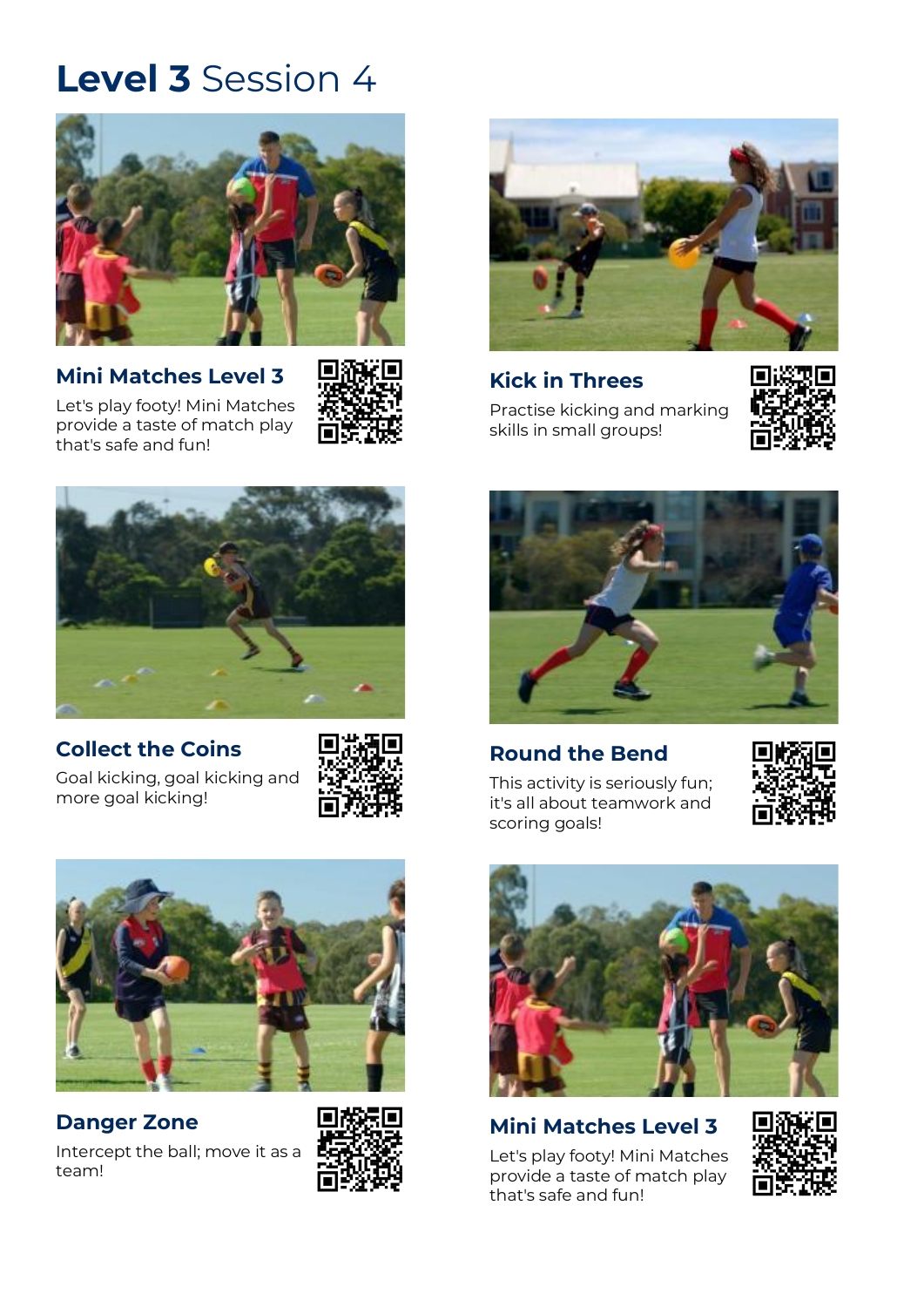

**[Mini Matches Level 3](https://play.afl/auskick/activities/mini-matches-level-3?week=5&level=3)** [Let's play footy! Mini Matches](https://play.afl/auskick/activities/mini-matches-level-3?week=5&level=3)  provide a [taste of match play](https://play.afl/auskick/activities/mini-matches-level-3?week=5&level=3) 

that's [safe and fun!](https://play.afl/auskick/activities/mini-matches-level-3?week=5&level=3)





**[Diamond Break](https://play.afl/auskick/activities/diamond-break?week=5&level=3)** [Pick up the ball... now run!](https://play.afl/auskick/activities/diamond-break?week=5&level=3)





#### **[Footy Race Track](https://play.afl/auskick/activities/footy-race-track?week=5&level=3)**

[Kicking, handballing and](https://play.afl/auskick/activities/footy-race-track?week=5&level=3)  [marking; practise footy skills](https://play.afl/auskick/activities/footy-race-track?week=5&level=3)  [for the field in one activity!](https://play.afl/auskick/activities/footy-race-track?week=5&level=3)





**[Jail Break](https://play.afl/auskick/activities/jail-break?week=5&level=3)** [Master the art of handballing,](https://play.afl/auskick/activities/jail-break?week=5&level=3)  [movement and evasion skills!](https://play.afl/auskick/activities/jail-break?week=5&level=3)





#### **[Total Teamwork](https://play.afl/auskick/activities/total-teamwork?week=5&level=3)** [A footy-take on the classic](https://play.afl/auskick/activities/total-teamwork?week=5&level=3)  [game "keepings off"!](https://play.afl/auskick/activities/total-teamwork?week=5&level=3)





#### **[Mini Matches Level 3](https://play.afl/auskick/activities/mini-matches-level-3?week=5&level=3)**

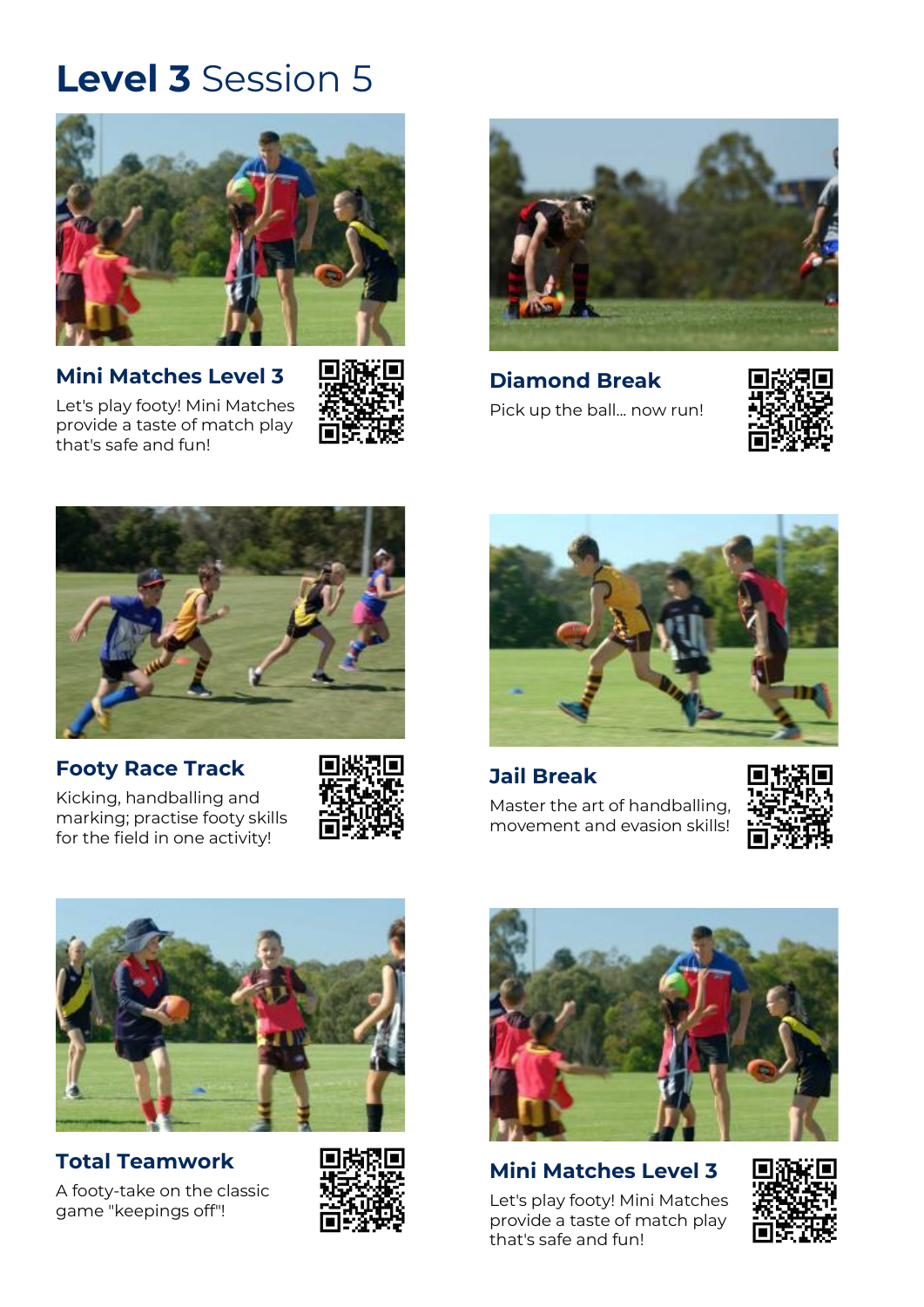

**[Mini Matches Level 3](https://play.afl/auskick/activities/mini-matches-level-3?week=6&level=3)** [Let's play footy! Mini Matches](https://play.afl/auskick/activities/mini-matches-level-3?week=6&level=3)  provide a [taste of match play](https://play.afl/auskick/activities/mini-matches-level-3?week=6&level=3)  that's [safe and fun!](https://play.afl/auskick/activities/mini-matches-level-3?week=6&level=3)





**[Kicking on the Run](https://play.afl/auskick/activities/kicking-run?week=6&level=3)**

[The name says it all; perfect](https://play.afl/auskick/activities/kicking-run?week=6&level=3)  [kicking on the run and](https://play.afl/auskick/activities/kicking-run?week=6&level=3)  [kicking accuracy!](https://play.afl/auskick/activities/kicking-run?week=6&level=3)





### **[Chase the Bouncer](https://play.afl/auskick/activities/chase-bouncer?week=6&level=3)**

[Time to practise bouncing the](https://play.afl/auskick/activities/chase-bouncer?week=6&level=3)  [football!](https://play.afl/auskick/activities/chase-bouncer?week=6&level=3)





**[Sharks and Islands](https://play.afl/auskick/activities/sharks-and-islands?week=6&level=3)** [NAB AFL Auskickers, it's time](https://play.afl/auskick/activities/sharks-and-islands?week=6&level=3)  [to dodge those sharks!](https://play.afl/auskick/activities/sharks-and-islands?week=6&level=3)





#### **[Escape the Chaos](https://play.afl/auskick/activities/escape-chaos?week=6&level=3)**

[This activity is all about agility,](https://play.afl/auskick/activities/escape-chaos?week=6&level=3)  [handballing and marking!](https://play.afl/auskick/activities/escape-chaos?week=6&level=3)





### **[Mini Matches Level 3](https://play.afl/auskick/activities/mini-matches-level-3?week=6&level=3)**

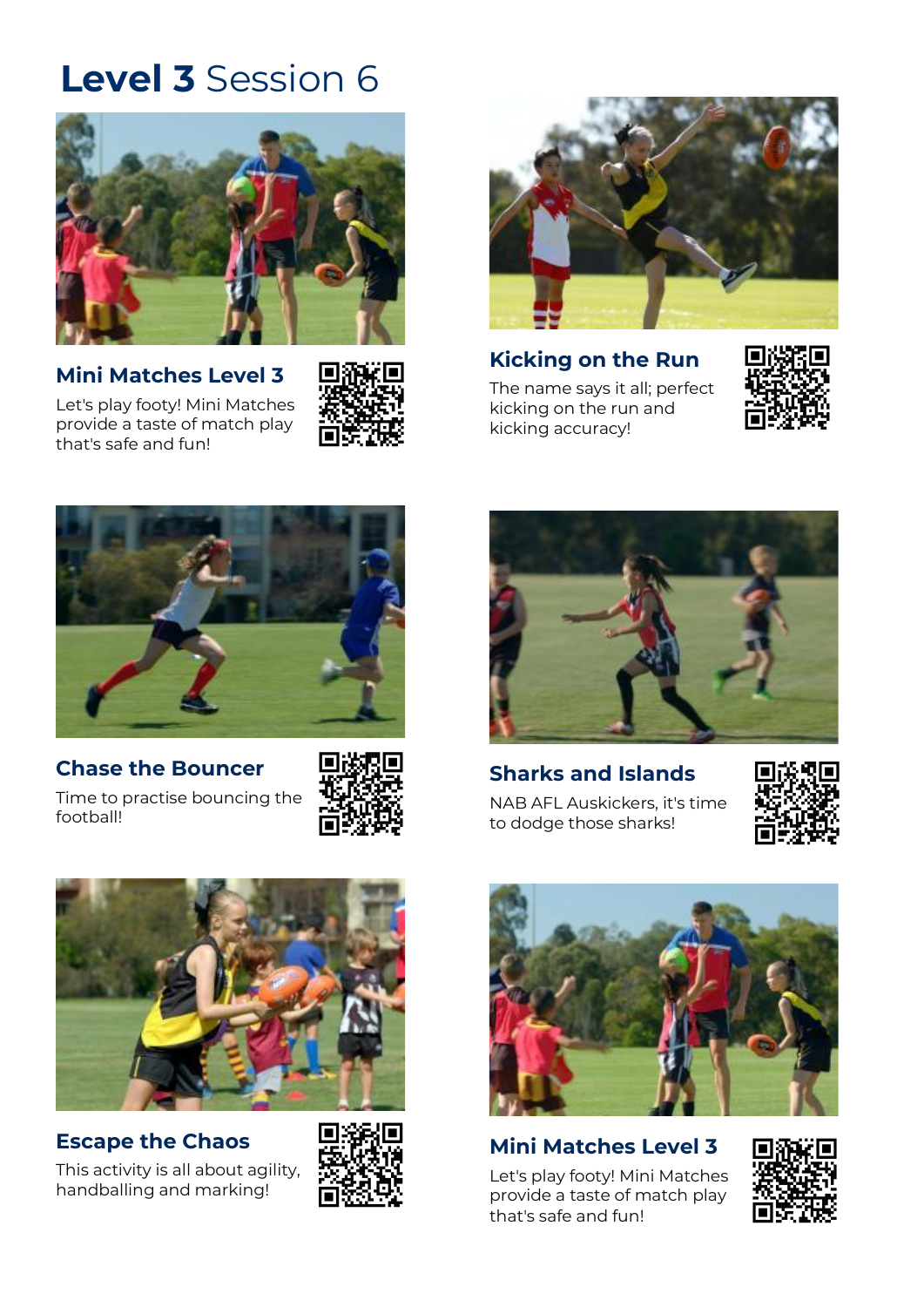

**[Mini Matches Level 3](https://play.afl/auskick/activities/mini-matches-level-3?week=7&level=3)** [Let's play footy! Mini Matches](https://play.afl/auskick/activities/mini-matches-level-3?week=7&level=3) 

provide a [taste of match](https://play.afl/auskick/activities/mini-matches-level-3?week=7&level=3) play

that's [safe and fun!](https://play.afl/auskick/activities/mini-matches-level-3?week=7&level=3)





**Kick [in Threes](https://play.afl/auskick/activities/kick-threes?week=7&level=3)**

[Practise kicking and marking](https://play.afl/auskick/activities/kick-threes?week=7&level=3)  [skills in small groups!](https://play.afl/auskick/activities/kick-threes?week=7&level=3)





#### **[Give and Go](https://play.afl/auskick/activities/give-and-go?week=7&level=3)**

[Give and Go has NAB AFL](https://play.afl/auskick/activities/give-and-go?week=7&level=3)  [Auskickers picking up the ball](https://play.afl/auskick/activities/give-and-go?week=7&level=3)  [and quickly handballing to](https://play.afl/auskick/activities/give-and-go?week=7&level=3)  [teammates.](https://play.afl/auskick/activities/give-and-go?week=7&level=3)





**[Round the Bend](https://play.afl/auskick/activities/round-bend?week=7&level=3)**

[This activity is seriously fun; it's](https://play.afl/auskick/activities/round-bend?week=7&level=3)  [all about teamwork and](https://play.afl/auskick/activities/round-bend?week=7&level=3)  [scoring goals!](https://play.afl/auskick/activities/round-bend?week=7&level=3)





### **[Danger Zone](https://play.afl/auskick/activities/danger-zone?week=7&level=3)**

[Intercept the ball; move it as a](https://play.afl/auskick/activities/danger-zone?week=7&level=3)  [team!](https://play.afl/auskick/activities/danger-zone?week=7&level=3)





#### **[Mini Matches Level 3](https://play.afl/auskick/activities/mini-matches-level-3?week=7&level=3)**

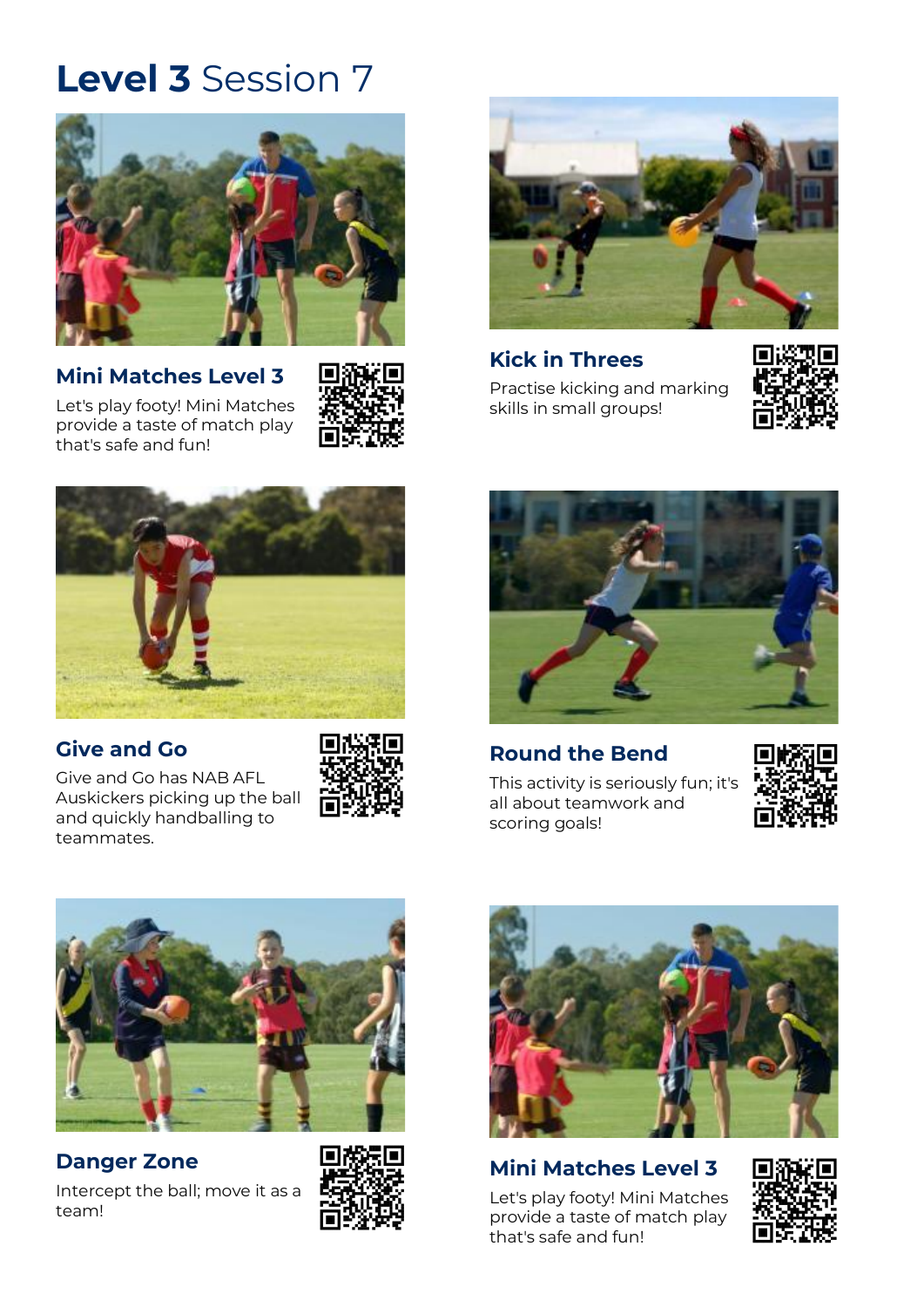

**[Mini Matches Level 3](https://play.afl/auskick/activities/mini-matches-level-3?week=8&level=3)** [Let's play footy! Mini Matches](https://play.afl/auskick/activities/mini-matches-level-3?week=8&level=3)  provide a [taste of match play](https://play.afl/auskick/activities/mini-matches-level-3?week=8&level=3)  that's [safe and fun!](https://play.afl/auskick/activities/mini-matches-level-3?week=8&level=3)





#### **[Island to Island](https://play.afl/auskick/activities/island-island?week=8&level=3)**

[The perfect activity to get](https://play.afl/auskick/activities/island-island?week=8&level=3)  [NAB AFL Auskickers](https://play.afl/auskick/activities/island-island?week=8&level=3)  [improving their kicking](https://play.afl/auskick/activities/island-island?week=8&level=3)  [accuracy.](https://play.afl/auskick/activities/island-island?week=8&level=3)





#### **[Mad Marks](https://play.afl/auskick/activities/mad-marks?week=8&level=3)**

[Chest mark, overhead mark](https://play.afl/auskick/activities/mad-marks?week=8&level=3)  [and speccy! Now it's time to](https://play.afl/auskick/activities/mad-marks?week=8&level=3)  [get NAB AFL Auskickers to](https://play.afl/auskick/activities/mad-marks?week=8&level=3)  [take a mark!](https://play.afl/auskick/activities/mad-marks?week=8&level=3)





#### **[Jail Break](https://play.afl/auskick/activities/jail-break?week=8&level=3)**

[Master the art of handballing,](https://play.afl/auskick/activities/jail-break?week=8&level=3)  [movement and evasion skills!](https://play.afl/auskick/activities/jail-break?week=8&level=3)





#### **Goal [Master](https://play.afl/auskick/activities/goal-master-0?week=8&level=3)**

[Teach NAB AFL Auskickers to](https://play.afl/auskick/activities/goal-master-0?week=8&level=3)  [track and gather a moving](https://play.afl/auskick/activities/goal-master-0?week=8&level=3)  [ball!](https://play.afl/auskick/activities/goal-master-0?week=8&level=3)





### **[Mini Matches Level 3](https://play.afl/auskick/activities/mini-matches-level-3?week=8&level=3)** [Let's play footy! Mini Matches](https://play.afl/auskick/activities/mini-matches-level-3?week=8&level=3)

provide a [taste of match play](https://play.afl/auskick/activities/mini-matches-level-3?week=8&level=3)  that's [safe and fun!](https://play.afl/auskick/activities/mini-matches-level-3?week=8&level=3)

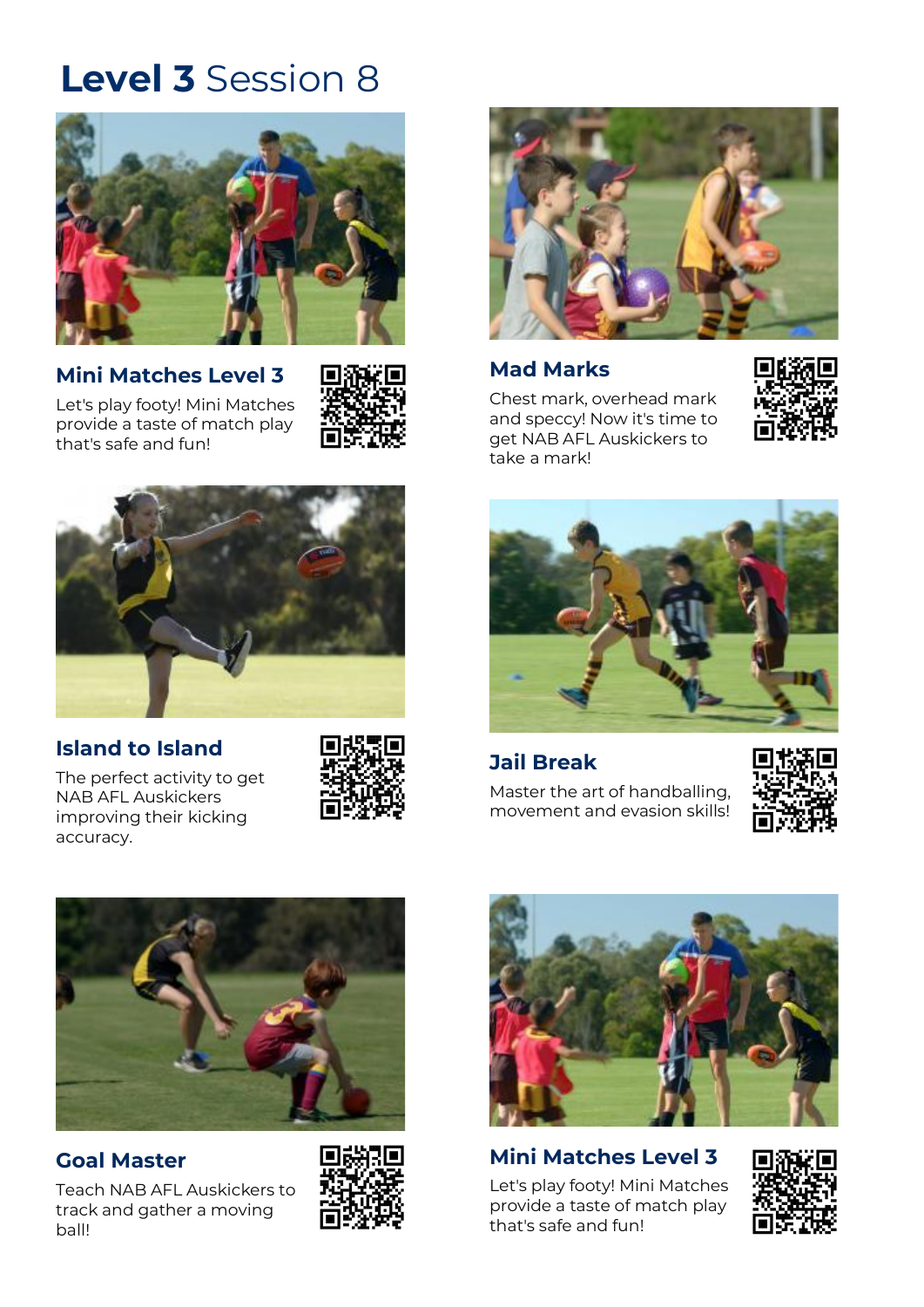

### **[Mini Matches Level 3](https://play.afl/auskick/activities/mini-matches-level-3?week=9&level=3)**







**[Handball Hotshots](https://play.afl/auskick/activities/handball-hotshots?week=9&level=3)** [It's all about handballing!](https://play.afl/auskick/activities/handball-hotshots?week=9&level=3)

![](_page_8_Picture_7.jpeg)

![](_page_8_Picture_8.jpeg)

#### **[Total Teamwork](https://play.afl/auskick/activities/total-teamwork?week=9&level=3)**

[A footy-take on the classic](https://play.afl/auskick/activities/total-teamwork?week=9&level=3)  [game "keepings off"!](https://play.afl/auskick/activities/total-teamwork?week=9&level=3)

![](_page_8_Picture_11.jpeg)

![](_page_8_Picture_12.jpeg)

#### **[Collect the Coins](https://play.afl/auskick/activities/collect-coins?week=9&level=3)** [Goal kicking, goal kicking and](https://play.afl/auskick/activities/collect-coins?week=9&level=3)  [more goal kicking!](https://play.afl/auskick/activities/collect-coins?week=9&level=3)

![](_page_8_Picture_14.jpeg)

![](_page_8_Picture_15.jpeg)

#### **[Tags and Tails](https://play.afl/auskick/activities/tags-and-tails?week=9&level=3)**

![](_page_8_Picture_17.jpeg)

[NAB AFL Auskickers will learn](https://play.afl/auskick/activities/tags-and-tails?week=9&level=3)  [the art of chasing and](https://play.afl/auskick/activities/tags-and-tails?week=9&level=3)  [dodging.](https://play.afl/auskick/activities/tags-and-tails?week=9&level=3)

![](_page_8_Picture_19.jpeg)

### **[Mini Matches Level 3](https://play.afl/auskick/activities/mini-matches-level-3?week=9&level=3)**

![](_page_8_Picture_22.jpeg)